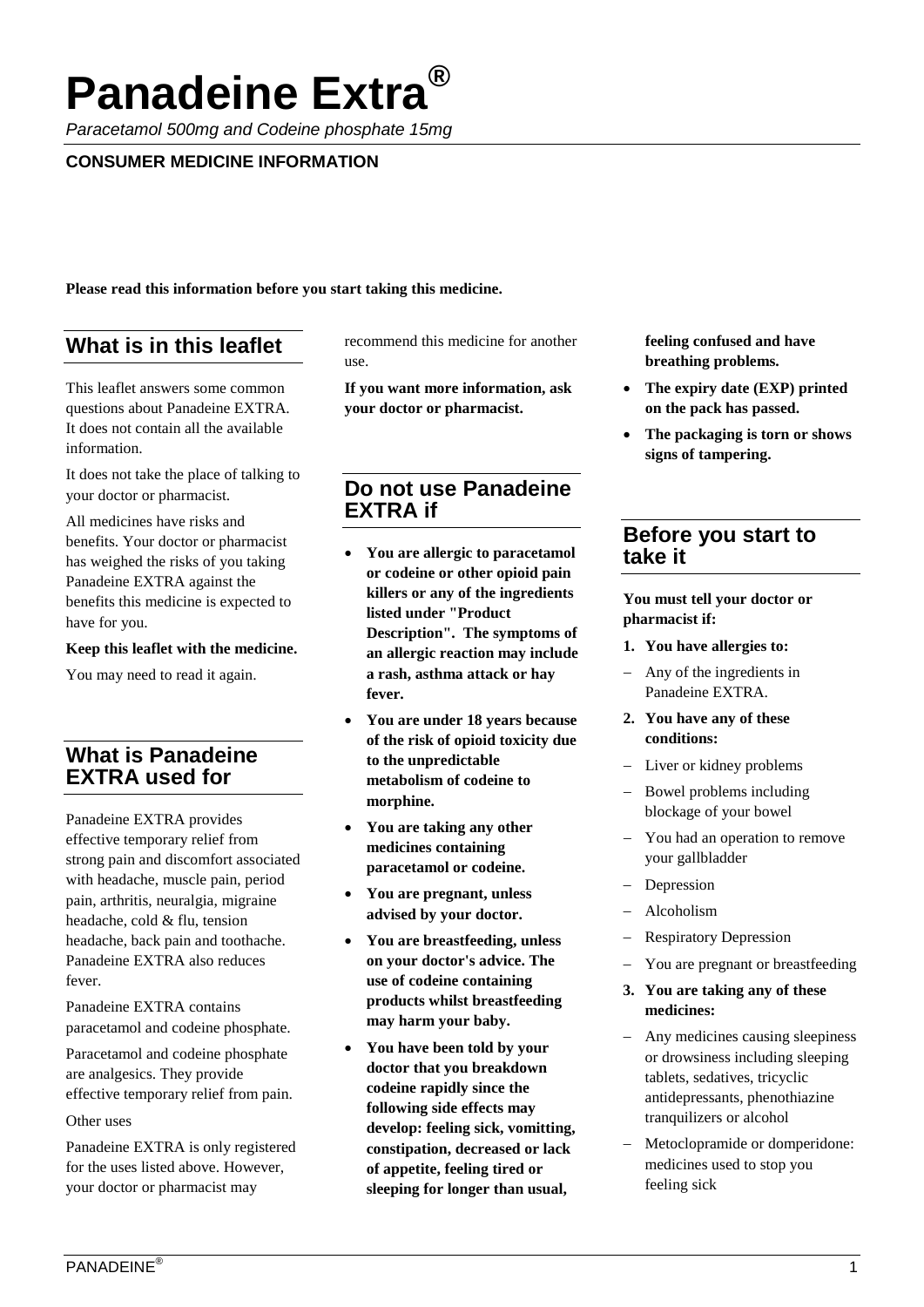- − Epilepsy medication
- − Medicines called MAOIs (monoamine oxidase inhibitors)
- − Medicines used to thin the blood such as warfarin

Panadeine EXTRA may affect the way these medicines work.

# **How to take Panadeine EXTRA**

## **Tablets, Caplets**

**Age: 18 years-Adult**

**Tablets: 2**

**How often: Every 4-6 hrs with water as required (maximum 8 tablets in 24 hrs)**

**Do not take for more than 3 days.**

**Do not exceed the stated dose and do not take more frequestly than every 4 hours.**

## **Do not take this product with any other product containing paracetamol or codeine.**

You should follow the instructions on the label unless your doctor advises otherwise.

This preparation is for the relief of minor and temporary ailments and should be used strictly as directed. Prolonged use without medical supervision could be harmful. Do not give to children below the stated age group.

If symptoms persist or worsen, please consult your doctor.

This product should be taken at the lowest dose for the shortest time necessary to relieve your symptoms. Taking this medicine regularly for a long time can lead to addiction.

## *If you forget to take it*

**You may take Panadeine EXTRA as soon as you remember if you think you need it. Do not take a double dose to make up for the one you missed.**

**Your next dose should be taken in 4 hours if you think you need it.**

# **If you take too much (Overdose)**

**Immediately telephone your doctor or Poisons Information Centre (telephone 13 11 26 in Australia or 0800 764 766 in New Zealand) for advice or go to Accident and Emergency at your nearest hospital, if you think that you or anyone else may have taken too much Panadeine.**

**Do this even if there are no signs of discomfort or poisoning. You may need urgent medical attention because of the risk of liver failure and breathing problems.**

# **While you are taking Panadeine EXTRA**

## *Things you must do*

**Take Panadeine EXTRA exactly as your pharmacist or doctor has told you to.**

**Tell any other doctor, dentist and pharmacist who treat you that you are taking this medicine.**

**Tell your doctor or pharmacist if you become pregnant while taking Panadeine EXTRA.**

## *Things you must NOT do*

**Do not use this medicine to treat any other complaint unless your doctor or pharmacist says it is safe. Do not give this medicine to anyone else even if they have the same symptoms as you.**

## *Things to be careful of*

**Do not drink alcohol.**

**About 8% of people are poor metabolisers of codeine and Panadeine EXTRA may not work**  **as well if you are one of those people.**

**Product may cause drowsiness or dizziness. If affected do not drive or operate machinery.**

# **Side Effects**

**Tell your doctor or pharmacist as soon as possible if you do not feel well while taking Panadeine EXTRA.**

Like other medicines, Panadeine EXTRA can cause some side effects. If they occur, they are most likely minor and temporary. However, sometimes they are serious and need medical treatment.

**Ask your doctor or pharmacist to answer any questions you may have.**

**Tell your pharmacist or doctor if you notice any of the following and they worry you:**

- Heartburn
- Nausea
- Vomiting
- **Constipation**
- **Dizziness**
- Skin rash

**Panadeine EXTRA may worsen the side effects of alcohol. Avoid alcohol while using Panadeine EXTRA.**

**Stop taking this medicine and tell your doctor immediately if:**

- You have previously had gall bladder removal surgery and experience abdominal pain, nausea and vomiting
- You experience allergic reactions such as skin rash or itching, sometimes with breathing problems or swelling of the lips, tongue, throat or face
- You experience a skin rash or peeling or mouth ulcers
- You have previously experienced breathing problems with aspirin